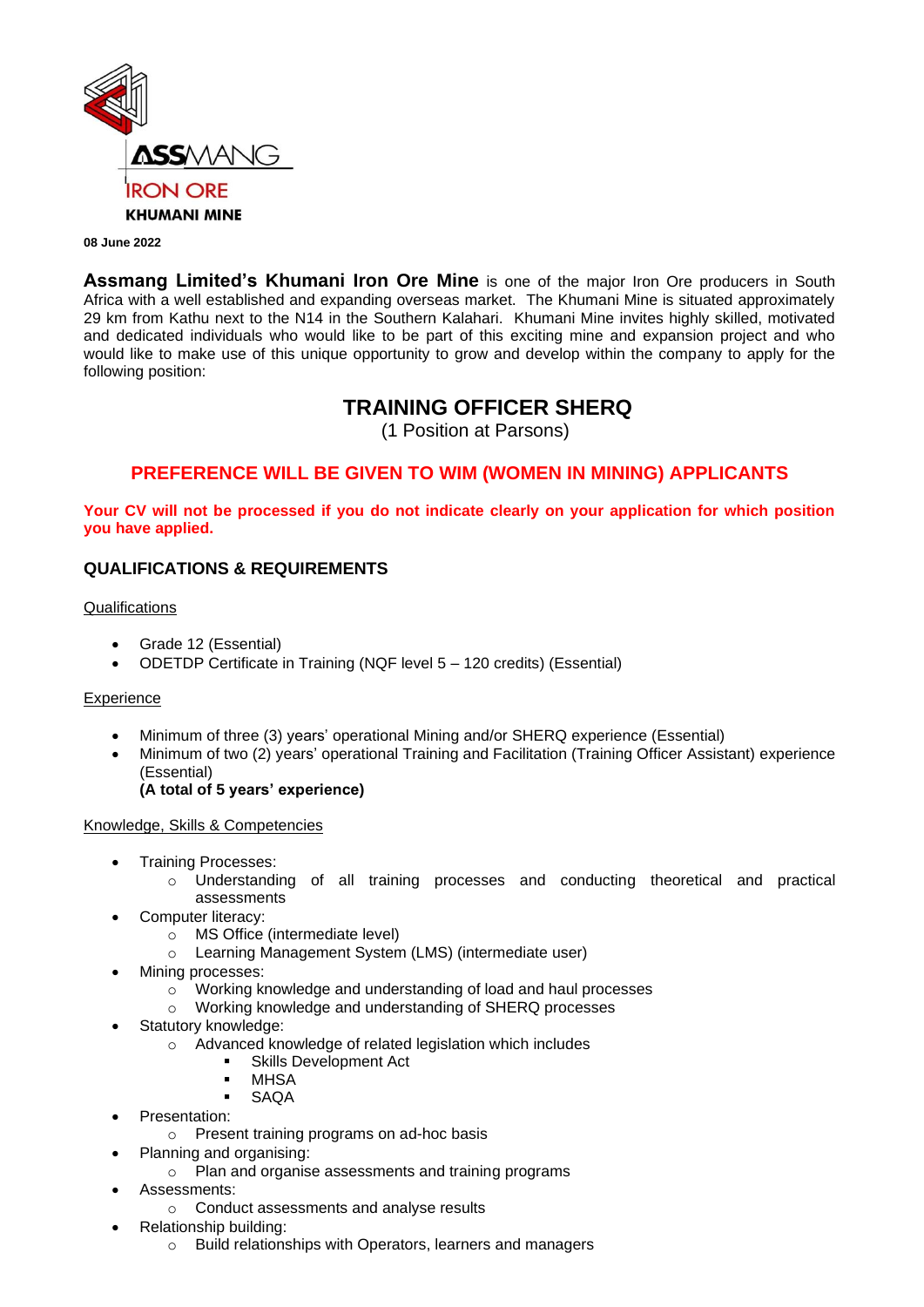- Report writing:
	- o Populate standard reports using Word, Excel and LMS functionalities

Other Requirements

- Valid Code B /EB Driver's license
- Medically fit for duty

### **KEY PERFORMANCE AREAS INCLUDE BUT ARE NOT LIMITED TO:**

- To deliver and evaluate the impact of training and education initiatives for Khumani operations, which includes but not limited to:
	- o Training facilitation and presentation
	- o Course development and maintenance
	- o Reporting
	- o Staff supervision
	- o SHERQ adherence and compliance in own area of work
	- o Work Ethics

**Appointment:** Remuneration will be based on a competitive all-inclusive flexible package.

**Housing:** The company encourages private home ownership, but the allocation thereof is subject to the rules of iKhaya Housing policy

The successful incumbent will be appointed subject to being certified medically fit as per the Mine Health and Safety Act 29/1996 and meeting the requirements of the Company's Code of Practice – Minimum standards of fitness to perform work at a Mine. He/she may also undergo a psychometric assessment.

The abovementioned position is **C4** on the Patterson band grading system. The successful candidate that conforms to all said requirements and experience will be appointed on this grading. Should the successful candidate not conform with all said requirements and experience but is nonetheless regarded as suitable for appointment to the position, he/she will be appointed on a lower more appropriate grading, until successful achievement of required competencies and skills.

Interested applicants are requested to submit their CV's, together with certified copies of qualifications, to: **HR Administration Office, Assmang Limited, Khumani Iron Ore Private Bag X503 Kathu, 8446 or Fax to 086 – 407 0666 for Attention HR Administration or e-mail to [KHrecruitparsons2@assmang.co.za](mailto:applications@assmang.co.za)**

**Your CV will not be processed if you do not indicate clearly on your application for which position you have applied.**

Please be advised that short listed candidates will be required to authenticate information provided in CV's.

*Applications close on: 24 June 2022*

### **NB: PLEASE ATTACH RELEVANT CERTIFICATES, QUALIFICATIONS, LICENSES, ETC TO YOUR APPLICATION**

Please note that **NO** late applications will be entertained.

**If you have not been contacted by the Company within 6 weeks after the closing date, please consider your application to be unsuccessful.**

**Correspondence will be limited to short listed candidates only.**

**Assmang Limited is an equal opportunity employer. Appointment of successful applicants in positions will be done in line with the Employment Equity plan of the mine.**

**Assmang Limited reserves the right not to make an appointment.**